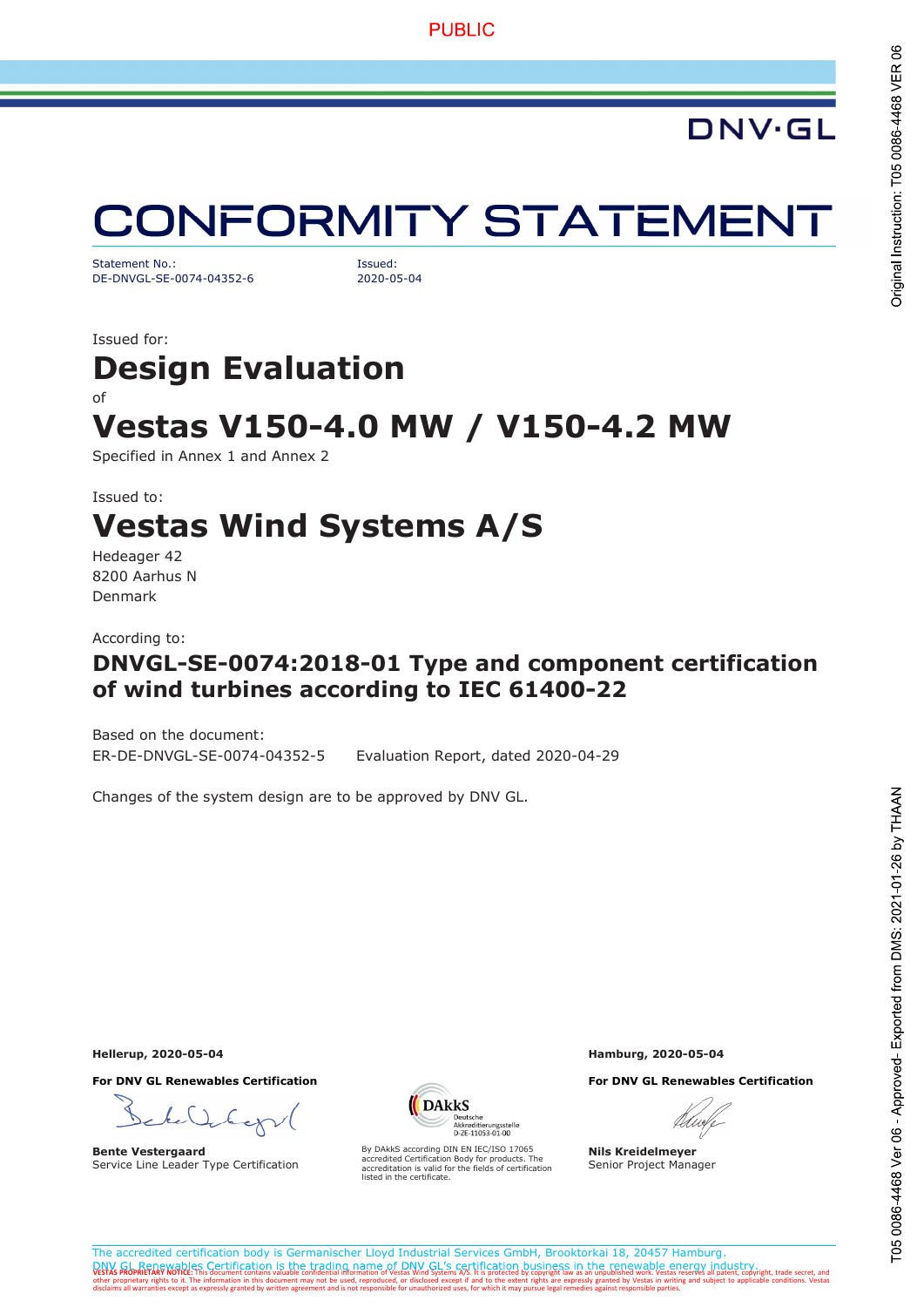### **CONFORMITY STATEMENT - ANNEX 1**

Statement No.: DE-DNVGL-SE-0074-04352-6 Page 2 of 7

#### General

Wind Turbine class **See Annex 2** Power regulation **pitch-controlled** Rotor orientation Upwind Rotor tilt 6.0° Cone angle  $-5.5^\circ$ Rated power 4000 kW / 4200 kW Rated wind speed v<sub>r</sub> See Annex 2 and See Annex 2 and See Annex 2 and See Annex 2 and See Annex 2 Rotor diameter 150 m Hub height(s) See Annex 2 Hub height operating wind speed range  $v_{in}$  -  $v_{out}$  3 m/s - 24.5 m/s (HWO

Design life time 20 years Software version 2019.06

### Wind conditions

Turbulence intensity  $I_{ref}$  at  $v_{hub} = 15 \text{ m/s}$  See Annex 2 Annual average wind speed at hub height v<sub>ave</sub> See Annex 2 Reference wind speed  $v_{ref}$  37.5 m/s Mean flow inclination and the set of the set of the set of the set of the set of the set of the set of the set o Hub height extreme wind speed  $v_{e50}$  52.5 m/s

### Electrical network conditions

Normal supply voltage and range 720 V<br>Normal supply frequency and range 720 V 720 V 720 V 720 V Normal supply frequency and range Voltage imbalance **IEC 61000-3-6 TR** max 2 % Maximum duration of electrical power network outages Two 3 months periods Number of electrical network outages Max 52 per year

### Other environmental conditions

Standard temperature ranges

Low temperature turbine

Relative humidity of the air 100% (max 40% of time)

Solar radiation and the set of the set of the set of the set of the set of the set of the set of the set of the set of the set of the set of the set of the set of the set of the set of the set of the set of the set of the Description of lightning protection system  $\blacksquare$  Designed acc. to IEC 61400-

\*de-rating strategy above +30°C for 4.0 MW and above +20°C for 4.2 MW

Original Instruction: T05 0086-4468 VER 06

Basic standard **IEC 61400-1 ed. 3 + A1** 

enabled)

Normal: -30°C to +40°C\* Extreme: -30°C to +50°C Normal: -30°C to +45°C\* Extreme: -40°C to +50°C and 90% (rest of life time) Air density 1.225 kg/m<sup>3</sup> (for normal operation) 1.325  $kg/m<sup>3</sup>$  (for low temperature operation) 24, Protection Level 1 and IEC 61312-1

The accredited certification body is Germanischer Lloyd Industrial Services GmbH, Brooktorkai 18, 20457 Hamburg. DNV GL Renewables Certification is the trading name of DNV GL's certification business in the renewable energy industry.

**VESTAS PROPRIETARY NOTICE**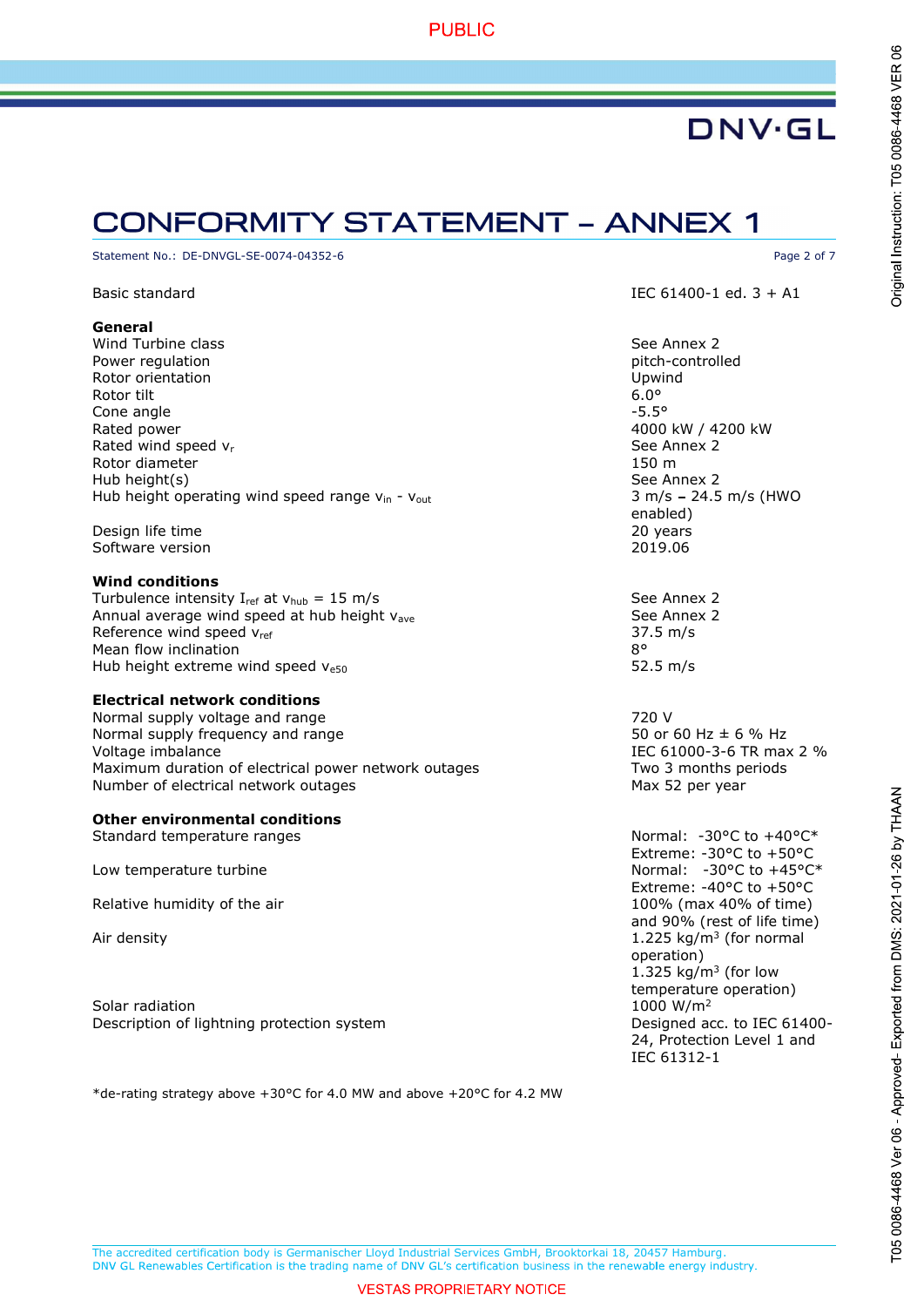### **CONFORMITY STATEMENT - ANNEX 1**

Statement No.: DE-DNVGL-SE-0074-04352-6 Page 3 of 7

#### Major components

**Blade** Type Type The Type and the Hybrid / Infused The Manufacturer Control of the Manufacturer Control of The M<br>Manufacturer The Manufacturer Control of Manufacturer Control of Manufacturer Control of Manufacturer Contro Vestas Wind Systems A/S Material Material Carbon fibre reinforced epoxy and glass fibre reinforced epoxy Blade length 73.65 m Number of blades 3 Drawing / Data sheet / Part no. 0069-0345, Rev. 3 0069-2202, Rev. 7 (OLPS) **Blade Aero Addons** Type STE's and RVG's Manufacturer Manufacturer Christian Messachuset Vestas Wind Systems A/S Drawing / Data sheet / Part no. STE Kit: 0072-2639, Rev. 0 RVG: 0073-5893, Rev. 0 **Blade bearing** Type Triple Triple row cylinder bearing Drawing / Data sheet / Part no. 29110524, Rev. 3 TPS no. **1992** 12:00:0023-3088, Rev. 5 **Pitch system** Type Type **Hydraulic power unit** Hydraulic power unit Manufacturer LJM/HINE/Liebherr/Hengli Hydraulic Cylinder (180/110x922) 29111326, Rev. 1 Type **Pitch Actuation Module** Manufacturer **Vestas Wind Systems A/S** Drawing / Data sheet / Part no. 29111583, Rev. 1 **Main shaft** Type **Cast iron** Type **Cast iron** Cast iron Material EN-GJS-500-14 Drawing / Data sheet / Part no. 29085300, Rev. 4 **Main bearing** Type Type **Spherical Roller Bearing** Spherical Roller Bearing Manufacturer **FAG** Drawing / Data sheet / Part no. F-582562.PRL-WPO 000 Type **Spherical Roller Bearing** Manufacturer SKF<br>Drawing / Data sheet / Part no. 1999 1240/950 CA / C3LW33VQ113 Drawing / Data sheet / Part no. Type Spherical Roller Bearing Manufacturer and a state of the Manufacturer of the Manufacturer of the Manufacturer of the JTKET / Koyo Drawing / Data sheet / Part no. 240/950 RHAW33TS1CS Gearbox Type Type 2 stage planetary and helical stage gearbox Manufacturer ZF (EH1052A) Gear ratio 1:143.37 Drawing / Data sheet / Part no. 096-EH1052A001, Rev. A Type 2 stage planetary and helical stage gearbox Manufacturer Winergy (PZAB 3580) Gear ratio 1:142.76 Drawing / Data sheet / Part no. A5E45622888A, rev.2

T05 0086-4468 Ver 06 - Approved- Exported from DMS: 2021-01-26 by THAAN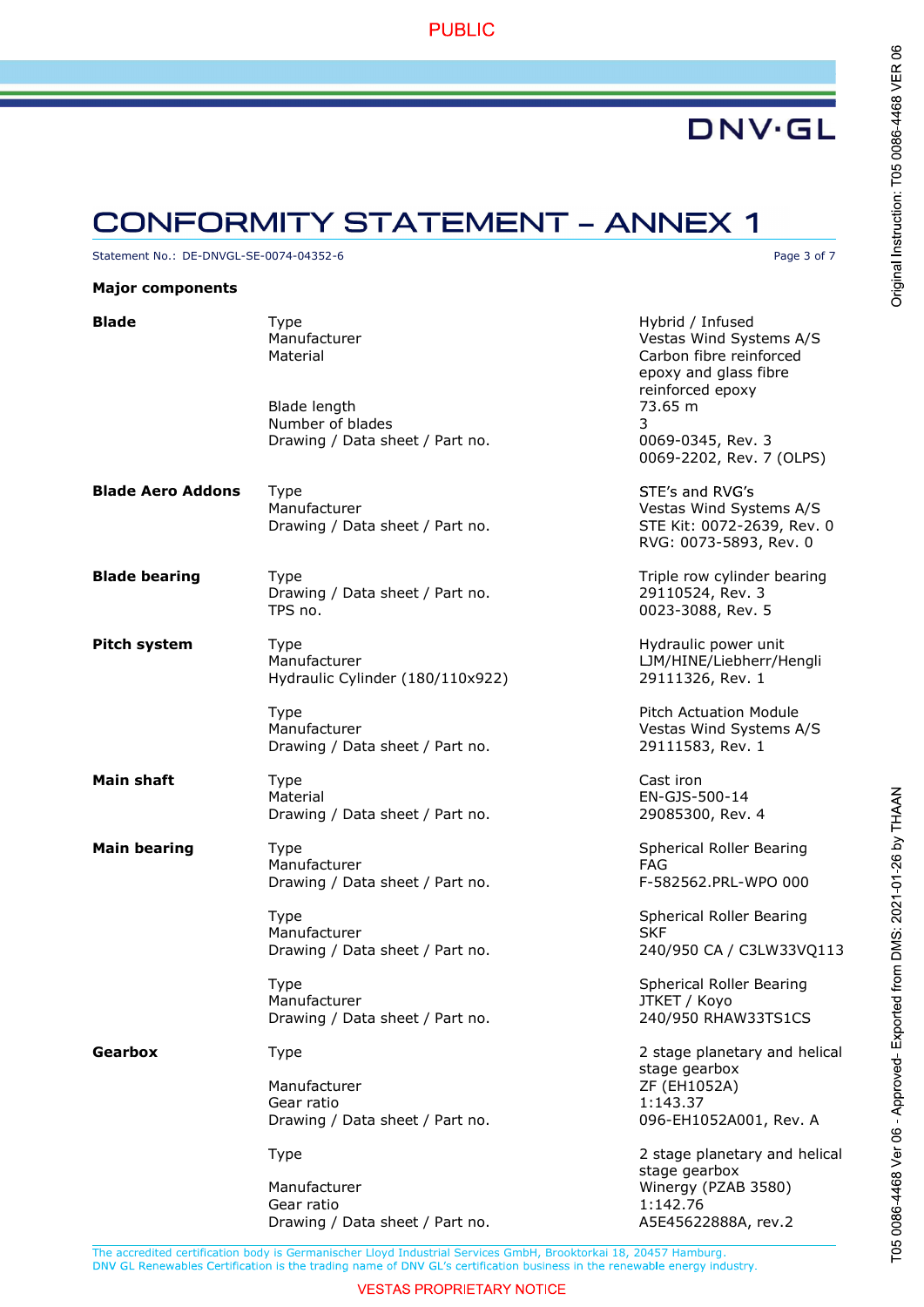### **PUBLIC**

## **DNV·GL**

### **CONFORMITY STATEMENT - ANNEX 1**

Statement No.: DE-DNVGL-SE-0074-04352-6 Page 4 of 7

Drive manufacturer and the contract of the Lafert Drawing / Data sheet / Part no. MZ10/A4A-55337

Drive manufacturer and the contract of the lafert Drawing / Data sheet / Part no. MZ10/A4A-55338

Drive manufacturer and a state of the ABB Drawing / Data sheet / Part no. 3GZF500810-23 A 14 AA 100

Drive manufacturer and a series and a series and a series and a series and a series and a series and a series and  $ABB$ Drawing / Data sheet / Part no. 3GZF500810-23 A 14 AA 100

Drive manufacturer and the manufacturer and the Bonfiglioli Drawing / Data sheet / Part no. CD00006614-02

Drive manufacturer and the manufacture bonfiglioli Drawing / Data sheet / Part no. CD00007013-01

Gear manufacturer and the controller and the Bonfiglioli<br>
Drawing / Data sheet / Part no. The manufacturer and the I7090T010300 Drawing / Data sheet / Part no.

Gear manufacturer and the comer Drawing / Data sheet / Part no. NO7297\_01

Bearing manufacturer values of the Vestas Wind Systems A/S Drawing / Data sheet / Part no. 29104726, Rev. 0

Rated power and the state of the 4450 kW Rated frequency<br>
Rated speed<br>
Rated speed<br>
Rated Speed<br>
2008 Rated speed Rated voltage 800 V

**Yaw system** Drive type **Drive type 8 x 2.7 kW, 400 V, 50 Hz** asynchronous motors

> Drive type 8 x 3.2 kW, 400 V, 60 Hz asynchronous motors

Drive type 8 x 2.7 kW, 400 V, 50 Hz asynchronous motors A

Drive type 8 x 3.2 kW, 400 V, 60 Hz asynchronous motors A

Drive type 8 x 2.7 kW, 400 V, 50 Hz asynchronous motors

Drive type 8 x 3.2 kW, 400 V, 60 Hz asynchronous motors

Gear type **Bevel stage and three** planetary stages, i = 952.3<br>Bonfiglioli

Gear type Gear type **Bevel** stage and three planetary stages, i = 935

Bearing type **Preloaded sliding bearing,** PETP pads

Generator Type Type Type Control Control and DASG 560/6M, Induction generator Manufacturer Vestas Nacelles Deutschland (VND)

Original Instruction: T05 0086-4468 VER 06

The accredited certification body is Germanischer Lloyd Industrial Services GmbH, Brooktorkai 18, 20457 Hamburg. DNV GL Renewables Certification is the trading name of DNV GL's certification business in the renewable energy industry.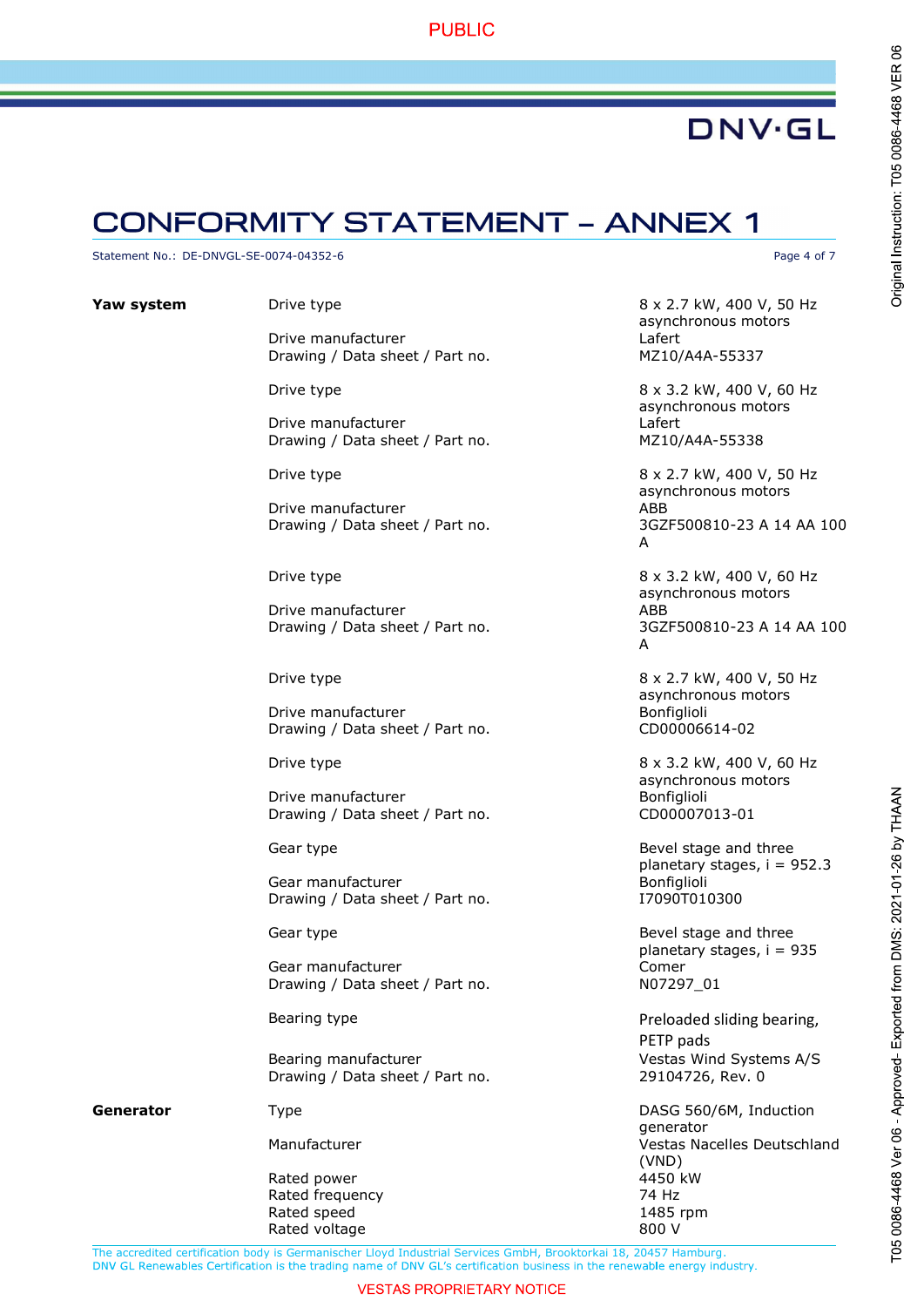### **PUBLIC**

## **DNV·GL**

### **CONFORMITY STATEMENT - ANNEX 1**

Statement No.: DE-DNVGL-SE-0074-04352-6 Page 5 of 7

|                  | Rated current<br>Insulation class<br>Degree of protection<br>Drawing / Data sheet / Part no.                                          | 3650 A<br>H.<br><b>IP54</b><br>0071-4454, Rev. 0                                                                   |  |  |
|------------------|---------------------------------------------------------------------------------------------------------------------------------------|--------------------------------------------------------------------------------------------------------------------|--|--|
| <b>Converter</b> | <b>Type</b><br>Manufacturer<br>Rated voltage machine/grid<br>Rated current<br>Degree of protection<br>Drawing / Data sheet / Part no. | Full quadrant IGBT<br>Vestas Wind Systems A/S<br>720 Vrms / 800 Vrms<br>3200 A<br><b>IP54</b><br>0069-2805, Rev. 0 |  |  |
| Transformer      | Type                                                                                                                                  | Cast-Resin transformer<br>4GY6781-1EY                                                                              |  |  |
|                  | Manufacturer<br>Rated voltage<br>Degree of protection<br>Drawing / Data sheet / Part no.                                              | Siemens<br>33 / 0.72 V<br>IP00<br>0073-7914, Rev. 0                                                                |  |  |
|                  | <b>Type</b>                                                                                                                           | Cast-Resin transformer<br>DTTH1N 5000/30                                                                           |  |  |
|                  | Manufacturer<br>Rated voltage<br>Degree of protection<br>Drawing / Data sheet / Part no.                                              | <b>SGB</b><br>33 / 0.72 V<br>IP00<br>0073-7915, Rev. 02                                                            |  |  |
| Tower            | Type<br>Number of sections<br>Length<br>Drawing / Data sheet / Part no.                                                               | Conical steel tower<br>4<br>$102.6$ m $(105$ m)<br>0074-7302 Rev.0 (T966901)                                       |  |  |
|                  | <b>Type</b><br>Number of sections<br>Length<br>Drawing / Data sheet / Part no.                                                        | Conical steel tower<br>5<br>$102.6$ m $(105$ m)<br>A005-4762, Rev.0 (T966906)                                      |  |  |
|                  | Type<br>Number of sections<br>Length<br>Drawing / Data sheet / Part no.                                                               | Conical steel tower<br>5<br>102.6 m (105 m)<br>0068-6713, Rev.4 (T966900)                                          |  |  |
|                  | Type<br>Number of sections<br>Length<br>Drawing / Data sheet / Part no.                                                               | Conical steel tower<br>6<br>152.6 m (155 m)<br>0078-9884 Rev.2 (T969B00)                                           |  |  |
| <b>Manuals</b>   | Operating manual<br>Transportation and handling manual<br><b>Installation manual</b><br>Commissioning manual                          | 0079-9811, Rev. 1<br>0079-9801, Rev. 2<br>0079-9663, Rev. 2<br>0079-9665, Rev. 0                                   |  |  |
| Service lift     | Manufacturer<br><b>Type</b>                                                                                                           | Avanti<br>Avanti Shark / Avanti<br>Dolphin / Avanti Beluga                                                         |  |  |
|                  | Manufacturer                                                                                                                          | Power climber                                                                                                      |  |  |

T05 0086-4468 Ver 06 - Approved-Exported from DMS: 2021-01-26 by THAAN

The accredited certification body is Germanischer Lloyd Industrial Services GmbH, Brooktorkai 18, 20457 Hamburg.

#### **VESTAS PROPRIETARY NOTICE**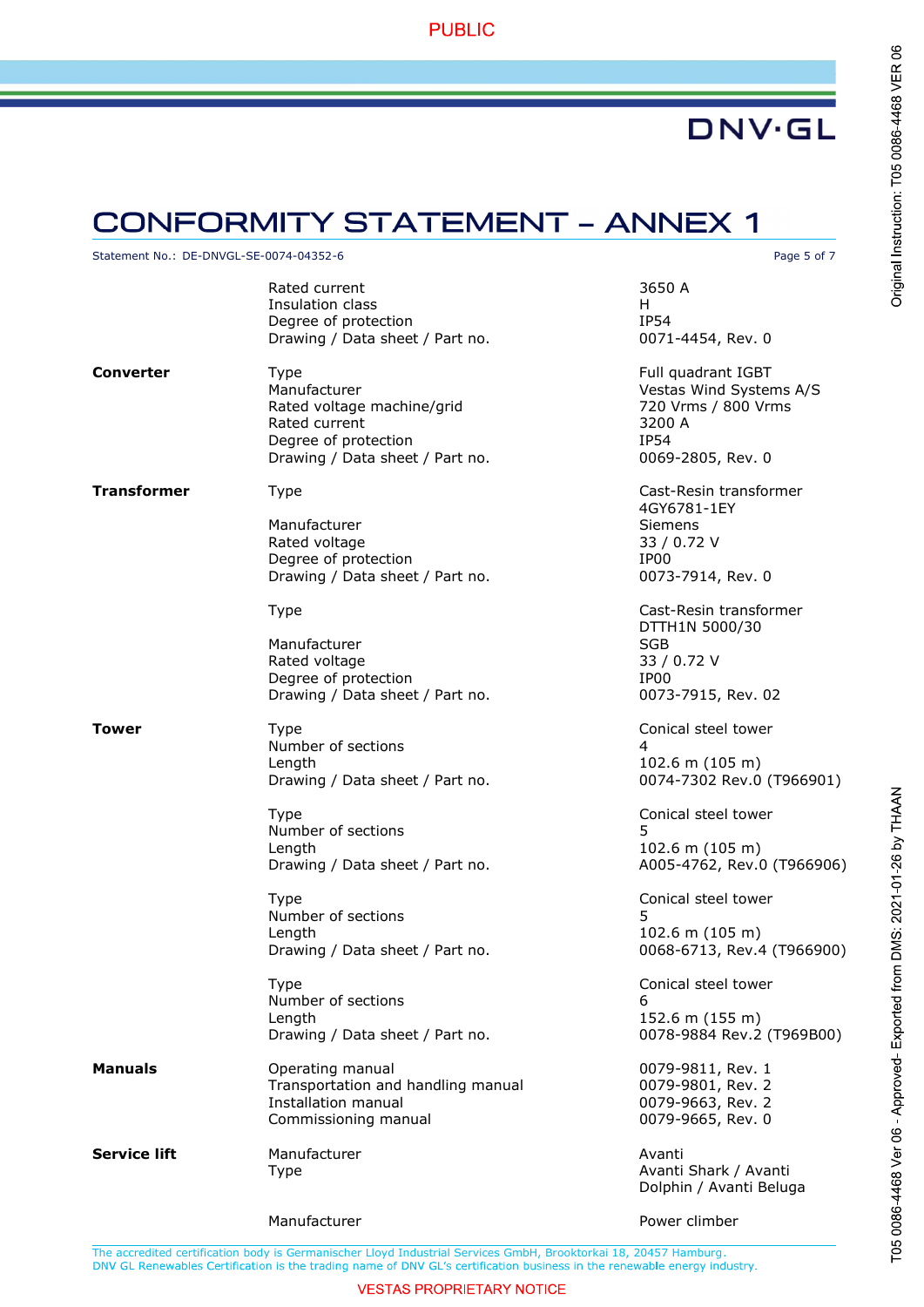### **CONFORMITY STATEMENT - ANNEX 1**

Statement No.: DE-DNVGL-SE-0074-04352-6 Page 6 of 7

Type Sherpa-SD4

Crane Manufacturer Manufacturer Star 071/95 Liftket<br>Maximum lifting capacity max 800 kg max 800 kg Maximum lifting capacity

The accredited certification body is Germanischer Lloyd Industrial Services GmbH, Brooktorkai 18, 20457 Hamburg.

### **VESTAS PROPRIETARY NOTICE**